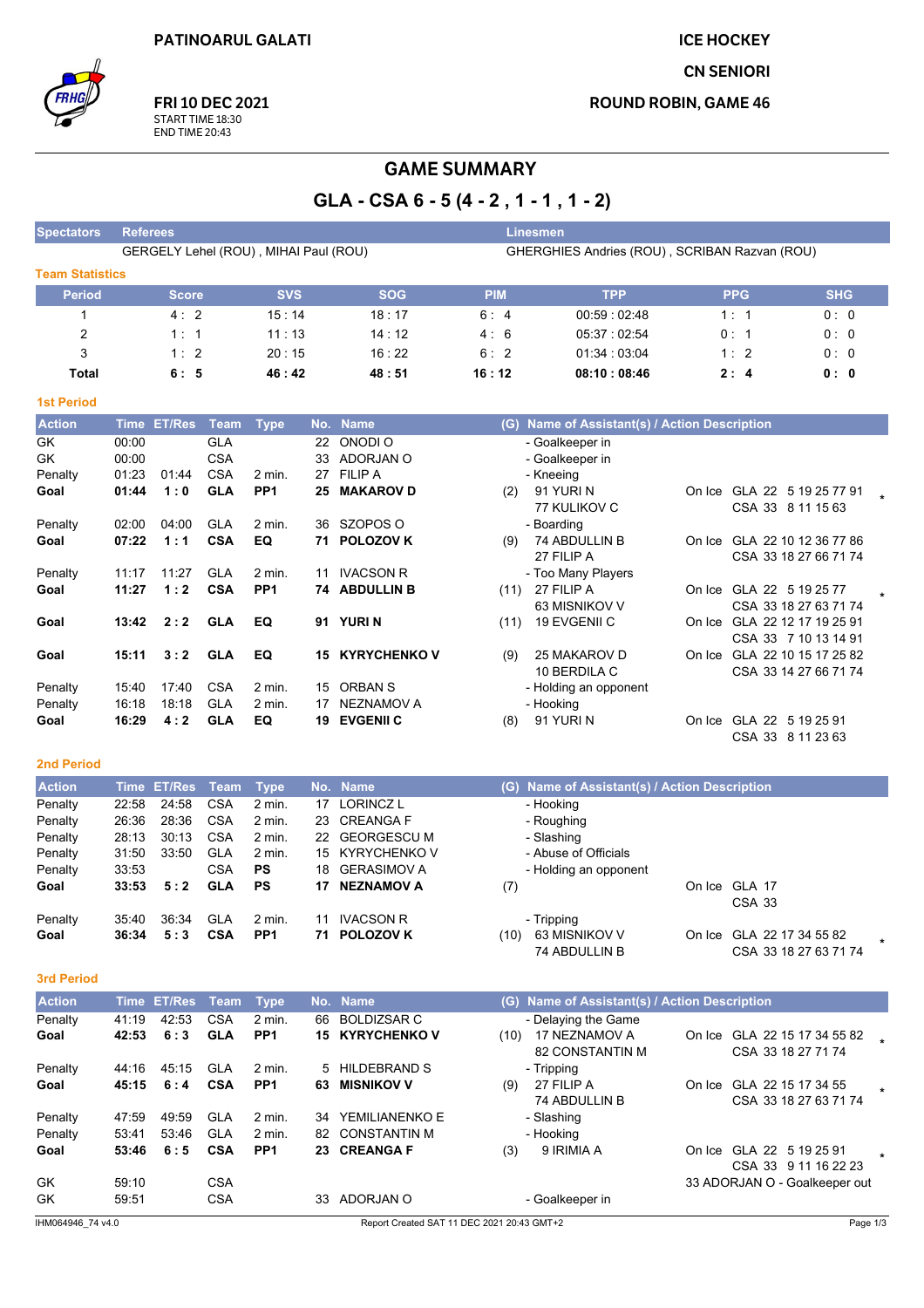### **ICE HOCKEY**

## **CN SENIORI**

## **ROUND ROBIN, GAME 46**

# FRI 10 DEC 2021 START TIME 18:30<br>END TIME 20:43

| <b>Action</b> | Time ET/Res Team Type No. Name |     |  | (G) Name of Assistant(s) / Action Description |
|---------------|--------------------------------|-----|--|-----------------------------------------------|
| GK            | 60:00                          | GLA |  | 22 ONODI O - Goalkeeper out                   |
| GK            | 60:00                          | CSA |  | 33 ADORJAN O - Goalkeeper out                 |

## **Goalkeeper Records**

### Team: GLA - CSM Galati

| No. Name        | <b>SOG</b> | <b>SVS</b> | <b>MIP</b> | No. Name         | <b>SOG</b> | <b>SVS</b> | <b>MIP</b> |
|-----------------|------------|------------|------------|------------------|------------|------------|------------|
| 22 ONODI Otto   | 51         | 46         | 60:00      | 33 ADORJAN Ors   | 48         | 42         | 59:19      |
| 35 SZOPOS Magor |            |            |            | 51 CAPSA Catalin |            |            |            |

Team: CSA - CSA Steaua Bucuresti

### **Game Statistics**

| Team: GLA (Blue) |                            |                |                |                |                |           |                  |               |           |                      |             |
|------------------|----------------------------|----------------|----------------|----------------|----------------|-----------|------------------|---------------|-----------|----------------------|-------------|
|                  | Head Coach: KINGA Vladimir |                |                |                |                |           |                  |               |           | <b>Shots on Goal</b> |             |
| No. Pos.         | <b>Name</b>                | G              | A              | P              | <b>PIM</b>     |           | $\overline{2}$   | 3             | <b>OT</b> | <b>TS</b>            | $+/-$       |
| 15 F             | KYRYCHENKO Vitalii +A      | $\overline{2}$ | $\Omega$       | $\overline{2}$ | 2              | 1         | 0                | 2             |           | 3                    | $+1$        |
| 17 F             | NEZNAMOV Aleksander        |                |                | 2              | 2              | 3         | 3                | 3             |           | 9                    | $+2$        |
| 34 D             | YEMILIANENKO Evgeni        | 0              | 0              | 0              | $\sqrt{2}$     | 2         |                  |               |           |                      | 0           |
| 55 D             | <b>KAPILETSS Siarhei</b>   | 0              | 0              | 0              | $\mathbf 0$    | $\pmb{0}$ | 0                | 0             |           | 0                    | 0           |
| 82 F             | CONSTANTIN Mircea +A       | 0              | 1              |                | $\overline{2}$ | 2         | 4                | $\mathbf 0$   |           | 6                    | $+1$        |
| 12 D             | <b>SZOCS Attila</b>        | 0              | 0              | 0              | 0              | 0         | 0                | 0             |           | 0                    | 0           |
| 19 F             | <b>EVGENII Chemerilov</b>  |                |                | $\overline{2}$ | 0              |           |                  | 3             |           | 5                    | $+2$        |
| 25 D             | <b>MAKAROV Denis</b>       |                |                | 2              | $\mathbf 0$    | 4         |                  |               |           | 6                    | $+3$        |
| 77 F             | <b>KULIKOV Constantin</b>  |                |                |                | $\mathbf 0$    | 0         | $\boldsymbol{2}$ | $\frac{2}{2}$ |           | 4                    | $-1$        |
| 91 F             | <b>YURI Nazarov</b>        |                | $\overline{2}$ | 3              | $\mathbf{0}$   | 3         | $\overline{0}$   |               |           | 5                    | $+2$        |
| 5 D              | <b>HILDEBRAND Szabolcs</b> | 0              | 0              | 0              | 2              |           | 0                |               |           | 2                    | $+1$        |
| 10 D             | BERDILA Catalin +C         | 0              |                |                | 0              | 0         | 0                |               |           |                      | 0           |
| 11 F             | <b>IVACSON Roland</b>      | 0              | 0              | 0              | 4              | 0         | 0                | $\mathbf 0$   |           |                      | 0           |
| 36 F             | SZOPOS Otto                | 0              | 0              | $\Omega$       | $\overline{2}$ |           | $\overline{2}$   | $\mathbf 0$   |           | 3                    | $-1$        |
| 86 F             | <b>TEAMRIUC Vladislav</b>  | 0              | 0              | $\mathbf{0}$   | $\mathbf 0$    | $\Omega$  | $\Omega$         | $\mathbf 0$   |           | $\Omega$             | $-1$        |
| 9 F              | <b>LYMANSKY Yevgeni</b>    | 0              | 0              | 0              | 0              | 0         | 0                | 0             |           | 0                    | 0           |
| 23 D             | <b>IONESCU Adrian</b>      | $\Omega$       | 0              | $\mathbf 0$    | $\Omega$       | $\Omega$  | 0                | $\mathbf 0$   |           | $\Omega$             | $\mathbf 0$ |
| 22 GK            | <b>ONODI Otto</b>          | 0              | 0              | 0              | 0              | 0         | 0                | 0             |           | 0                    |             |
| 35 GK            | SZOPOS Magor               | 0              | $\mathbf 0$    | 0              | 0              | 0         | $\mathbf 0$      | $\mathbf 0$   |           | 0                    |             |
| Total            |                            | 6              | 8              | 14             | 16             | 18        | 14               | 16            |           | 48                   |             |

Team: CSA (White)

| $1$ vant $1$ von $($ $\ldots$ $\ldots$ |                                |                |                |   |                |                |                |                |           |                      |       |
|----------------------------------------|--------------------------------|----------------|----------------|---|----------------|----------------|----------------|----------------|-----------|----------------------|-------|
| Head Coach: ALEXE Nelu                 |                                |                |                |   |                |                |                |                |           | <b>Shots on Goal</b> |       |
| No. Pos.                               | <b>Name</b>                    | G.             | A              | P | <b>PIM</b>     |                | $\overline{2}$ | 3              | <b>OT</b> | <b>TS</b>            | $+/-$ |
| 10 F                                   | <b>GORBEA Tivadar</b>          | $\Omega$       | $\Omega$       | 0 | 0              | $\Omega$       | 0              | 0              |           | $\Omega$             | $-1$  |
| 16 F                                   | <b>TIMARU Robert</b>           | 0              | 0              |   | 0              |                | 0              |                |           |                      | 0     |
| 22 F                                   | <b>GEORGESCU Mihail</b>        | 0              | 0              | 0 | 2              | 3              | 0              | $\overline{2}$ |           | 5                    | 0     |
| 23 D                                   | CREANGA Florin +A              |                | 0              |   | $\overline{2}$ | $\Omega$       | $\Omega$       | 4              |           |                      | $-1$  |
| 77 D                                   | <b>IUZEEV Mikhail</b>          | 0              | 0              | 0 | 0              | 0              | 0              | 0              |           | 0                    | 0     |
| 8 F                                    | <b>MARTINOV Daniil</b>         | 0              | 0              | 0 | 0              |                | 3              |                |           | 5                    | $-1$  |
| 11 D                                   | SZABO David                    | 0              | 0              | 0 | 0              | 0              |                |                |           | 2                    | $-1$  |
| 14 F                                   | <b>ANDRAS - CSAKI Szabolcs</b> | $\Omega$       | 0              | ŋ | 0              | 0              | 0              | 0              |           | 0                    | $-2$  |
| 15 D                                   | <b>ORBAN Szilard</b>           | 0              | 0              | 0 | $\overline{c}$ | $\overline{c}$ |                |                |           | 4                    | 0     |
| 63 F                                   | <b>MISNIKOV Vladisla</b>       |                | $\overline{c}$ | 3 | 0              |                | $\overline{2}$ | 3              |           | 6                    | $-1$  |
| 18 D                                   | <b>GERASIMOV Andrei</b>        | 0              | 0              | 0 | 0              |                | 0              | 2              |           | 3                    | $+1$  |
| 27 F                                   | FILIP Andrei +C                | $\Omega$       | 3              | 3 | 2              | 0              | $\Omega$       | $\overline{2}$ |           |                      | 0     |
| 66 D                                   | <b>BOLDIZSAR Cristian</b>      | 0              | 0              | 0 | 2              | 2              |                |                |           |                      | 0     |
| 71 F                                   | POLOZOV Kirill                 | $\overline{2}$ | 0              | 2 | 0              |                |                | $\overline{2}$ |           |                      | 0     |
| 74 F                                   | <b>ABDULLIN Bairas</b>         |                | 3              | 4 | 0              | 4              | $\overline{2}$ |                |           | 7                    | 0     |
| 7 D                                    | <b>LUSNEAC Nicusor</b>         | 0              | 0              | 0 | 0              | 0              | 0              | 0              |           | 0                    | $-1$  |
| 9 F                                    | <b>IRIMIA Adrian</b>           | $\Omega$       |                |   | $\Omega$       |                | $\Omega$       |                |           | 2                    | 0     |
| 13 D                                   | <b>TAMIRJAN Eduard</b>         | <sup>0</sup>   | $\Omega$       |   | $\Omega$       | 0              | 0              | 0              |           | n                    | -1    |
| 17 F                                   | LORINCZ Levente +A             | 0              | 0              | 0 | $\overline{2}$ | 0              |                | 0              |           |                      | 0     |
| 91 F                                   | RADU Claudiu                   | $\Omega$       | 0              | 0 | 0              | 0              | 0              | $\mathbf 0$    |           | 0                    | $-1$  |